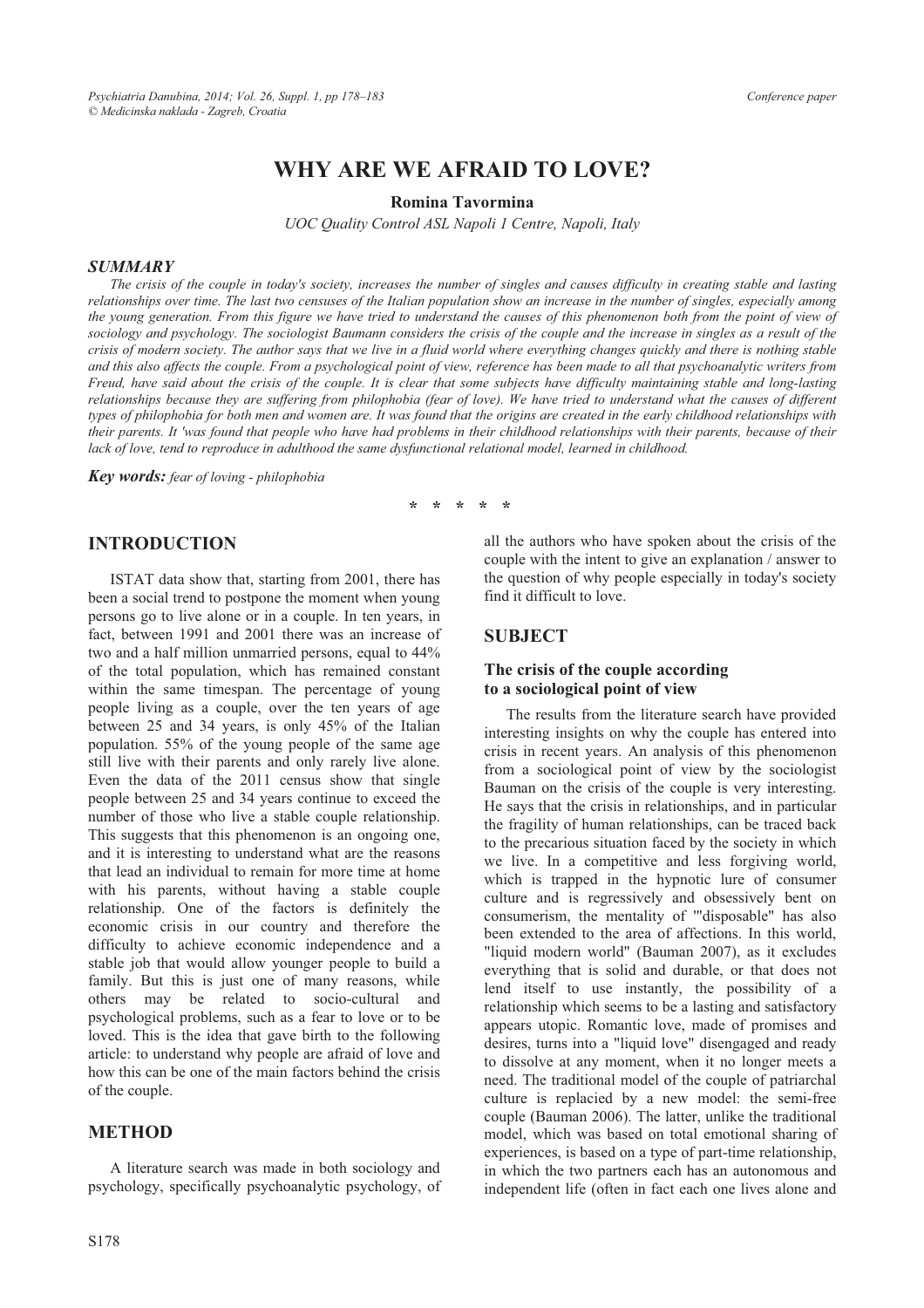has their own circle of friends in which the other partner is not involved). They share time, space and interest only when they feel like it. This type of limited relationship in time reflects the job situation today, in which to work for an indefinite period has been replaced by intermittent employment, occupation in the short term with a short-term contract. This observation made by Bauman (2006) is used once again to emphasize that the relationship distress of modern man is anchored to the historical context and cultural context in which it occurs. Surely the precarious economic condition, prevailing in today's society, makes it difficult for young people to find a stable and well-paid job, which would allow them to create the economic independence necessary to leave their original family. In some cases this makes it impossible to be stable and wellestablished enough to undertake a project of married life, with the aim of creating their own family. However, thist is sometimes used by young people as an excuse. Beyond the lack of economic assumptions for the creation of a new family, there is in fact, a weakening of the cultural value of the family, which makes it difficult to develop one. There is also a third aspect, which is a high degree of immaturity and irresponsibility of young people today that seems to be the basis of their fear of facing life as a couple. The children remain in the family fore more than thirty years, and this contributes to a greater dependence of the latter on the parents and the slowdown in their growth path to autonomy. A reduction to a minimum conflict, between parents and children, allows for a prolonged stay at home. Today in the family the role of the children is central and very important for their parents. They tend to fulfill the desires of the children, often anticipating their needs, without giving the children the opportunity to express their requests, and not allowing them to experience the frustration of a wish unfulfilled. The father satisfies every material need of the child, instead of showing affection (Eiguer 2004). The child lives in an incompetent way, because solutions are offered but not the tools to get them themselves. He/she becomes very dependent on the parents for the satisfaction of his/her needs and less patient enough to endure frustrations. The young people live in their relationship only the moments of joy and satisfaction and exclude anything that brings frustration and responsibilities. The feelings of the young people are ambivalent: on the one hand, they seem to seek satisfying relations, but on the other hand they avoid them, especially if they are stable and durable. They cannot bear the weight and tension of a stable relationship, because they feel that would lose their freedom (Bauman 2003). It appears to them that locking themselves into a stable devinitive relationship, although satisfying, may preclude the possibility of living other relationsips which might be more satisfying and rewarding that the one they presently have. The solution to this ambivalence could be to have relationships which are pleasurable and superficial,

which can easily be interrupted as soon as they no longer give pleasure and reward. They confuse emotional commitment with the lack of freedom and see a stable relationship as a suffocation of their own autonomy. Technological development of our society and the use of the Internet has allowed new types of 'virtual'relationships to develop. The latter are much sought after by today's youth. In fact, they are easy to obtain and easy to truncate, simply disconnecting from the network. The virtual relationships do not engage people for a long time and satisfy the desire for momentary relationships, without an emotional burden.

## **The crisis of the couple from a psychoanalytic point of view**

The difficulty and fear of young people of engaging in stable relationships leads us to explore what happens to these people on a psychological level. In psychoanalytic theory Freud and several authors have explained the reasons why people have difficulty in establishing stable emotional situations. Everyone agrees that the source of the problem is to be identified in childhood and the child's relationship with its parents. The first emotional bond that the child develops (attachment bond), is with the mother or whoever replaces her. This emotional connection will be the prototype for all subsequent relationships (Bowlby 1969). A bond of insecure attachment in infancy may cause fragile bonds and insecurity in adulthood, with ambivalence and conflict. A secure attachment, based on love and trust, is the basis for a loving relationship in adulthood which is stable and durable. Obstacles in the normal development of object relations of the child may be the first signs of the inability to form loving relationships in a healthy manner and can be the precursors of future philophobia. (Freud.1912). The causes of philophobia can be found in not overcoming the oedipal phase. In particular, it is caused by the persistence of attachment to the parent in adolescence. In this phase,which is charecterised by strong drives to individualisation as a result of which the person becomes an adult, but there tends to resurface a new type of genital gratification. The oedipal object should normally be replaced with an object outside the family upon which the subject should direct its libidinous impulses and emotional needs. In subjects affected by philophobia all this does not happen because they have not overcome the attachment to the first object, and so the partner will be perceived as a substitute and as such as an incestuous object, upon which the subject cannot direct his libidinous impulses. Therefore, it is impossible to love the partner because of the incest taboo, which had been established at the beginning of the latency period. Consequently, there will be a separation of the current of sensuality and that of tenderness, which in normal psychosexual development should be united and directed towards a single object of love. This split between the emotional and sexual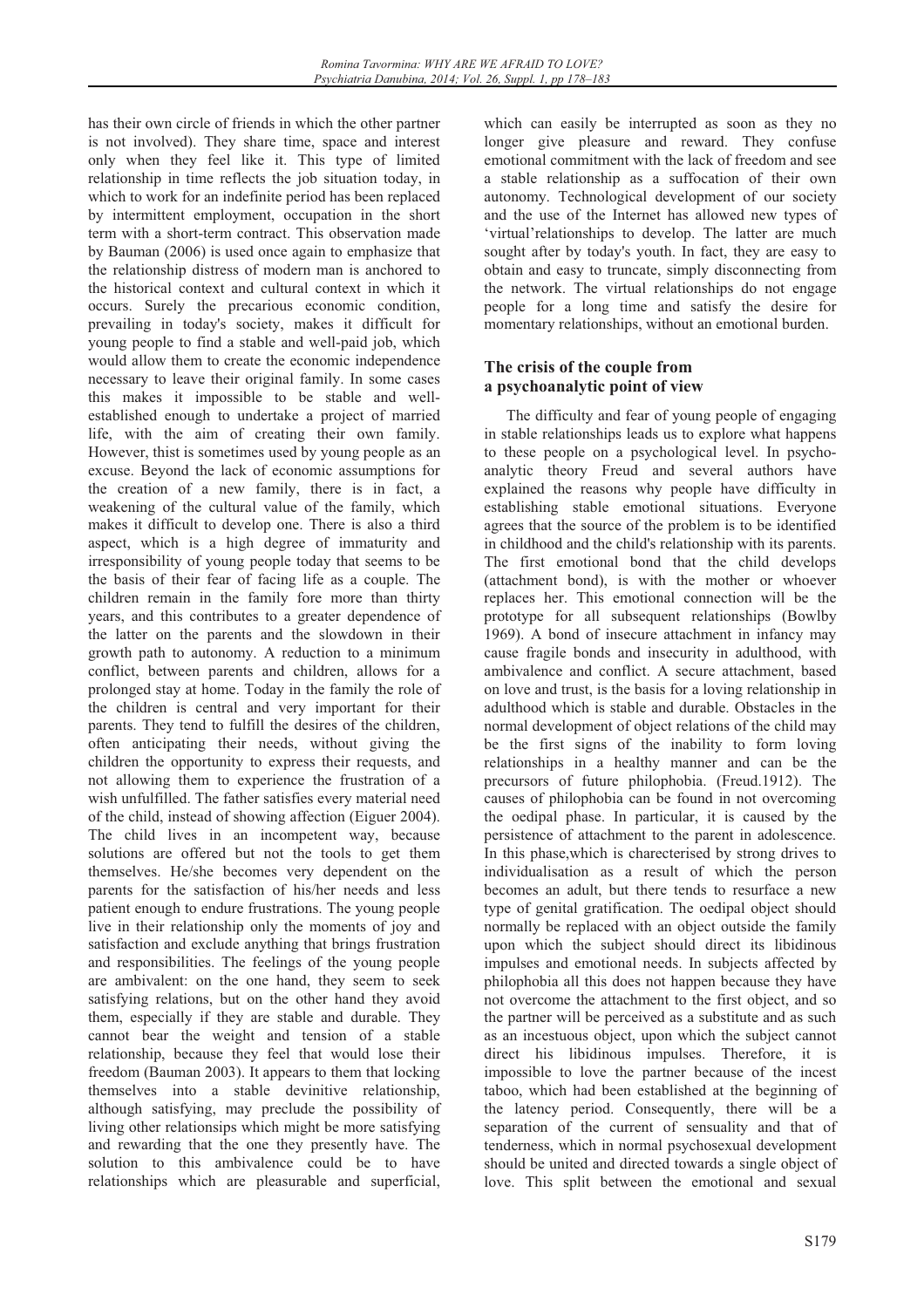corresponds with a sharp split in the choice of its objects of sex and love (Freud 1912). These people love that which they will not desire sexually, and in fact they also cannot love what they experience a strong libidinous attraction for. This cleavage leads to the selection of a degraded object on which to target their sexual impulses such as women of little value, often of easy virtue, which as such can never be valued and loved. On the contrary, they will tend to direct their own emotional needs to women are impossible to conquer and therefore strongly idealized. The difficulty of conquest thus ensures a defense against the possibility of establishing a relationship with them also,and this completes the cycle, since as we have explained, they must not lovebcause the two impulses of sexuality and love must remain firmly split. For women, as for men, there will be an idealization of the partner who is impossible to conquer, recalling the image of her father. Regarding their sexual impulses, rather than being directed to a degraded object they are repressed and often lead to an inhibition of their sexuality with consequent problems of frigidity. Horney, K. (1932) has made an important contribution to the better understanding of the emotional and sexual fears of those affected by philophobia. She analyzes the reasons for the philophobia men and women by making them originate, contrary to Freud, in the pre-oedipal period. In this period, the child is afraid of the omnipotent pre-oedipal mother by whom it is afraid of being crushed and overwhelmed.

The origin of the male fear of love, is therefore linked to early development and the failure to overcome the early oedipal conflict, which consists in the transition from the frustrating breast to the desire of incorporating the paternal penis, contained in the body of the mother and the fantasies of castration associated with it. These fears are the result of aggressive fantasies toward the subject's own genitals which are considered too small to satisfy the great maternal vagina, and hence come fears of castration by the woman/mother and consequent fears of penetration into the female body. From here derive sexual difficulties of the man who will be affected by disturbances of psychic impotence, such as disorders of erection or premature ejaculation.

Even for the woman the fear of the partner, comes from not overcoming the early oedipal conflict early and fears related to it. These fears relate to destruction of their own genitals and is connected to the fantasies of penetration by a sadistic penis, by which they fear that their genitals will be destroyed after penetration. Fear of the incorporated penis extends to fear of distruction of their own genitals since the oral desire for the penis is a prototype for genital desire for it. Indeed, during the oral phase, the first genital/vaginal sensations have already begun,although in a much reduced degree compared to the oral desire. This will lead to a fear of penetration and to a state of frigidity in women, due to a virtual removal of the vagina and the feelings of pleasure, linked to it (Horney 1932). This is what has been suggested regarding physical intercourse. From an subjects who were not sufficiently loved in their childhood have a strong neurotic need for love so tat they can love and accept themselves,since if one has not been loved as a child, it is difficult to love as an adult. However not everyone recognizes this need: there are in fact those who deny it, such as the inhibited, those who are aware of it and search for it obsessively as "lovers of love." There are those who hide it, as with a mask, and confuse it with a desperate search for sexual activity; thus they hope to find the love that is missing with numerous sexual relationships. What is it that drives these individuals to a pressing need for love? An author of our day, the French psychoanalyst Guy Corneau (2004), using his observations on his patients in psychotherapy, outlined the origins of philophobia male and female and divided the philophobia subject into different categories. He notes the recurrence of a familiar situation typical in men: the mother is present and apprehensive, the father is absent physically and emotionally distant. This combination of events, along with other factors, are the basis of male philophobia. Corneau showed that men, raised alongside his mother in the absence of the father, do not feel closer to women, but often they are afraid of them. These are sons who, in the absence of the father, were trapped in the mother complex, remaining in the process of fusion/ confusion with the mother. The mother, not having the attention of her husband, replaces the spouse with the child, creating a "symbolic marriage". It is a real emotional incest of the son that will lead to great difficulties in getting out of the maternal orbit. In addition, the child does not have a model of masculine identity with which to identify and oppose the femininity of the mother. He has not, therefore, a positive solution of the Oedipus dilemma, to achieve a fundamental shift from the mother, leaving her to the father, to another woman. A future effect of this is that the son confuses his female partner with his mother. The ambivalence of the man in relation to his desire for women is related to the pressure of maternal love.The effects of this are a weak psychic construction, a difficulty in knowing his own limits and self-assertion and ultimately a separation between sex and love. He can have sex with other women, but cannot love them because he would betray his mother. The maternal overprotectiveness leads the child to be dependent, passive and distressed. When he becomes an adult, he will continually ask pardon when he expresses himself, and he will establish affective relationships with dominant women. If sexuality is not accepted in the family, the children will be either totally inhibited or completely wild. As long as the relational capacity of one man is a prisoner of the mother complex, he will never follow the path of true love. To defeat the mother complex and emerge victorious means ceasing to be always good, kind, polite, accommodating and to take responsibility for their actions even if they hurt other persons sometimes,and accepting the sense of guilt

emotional point of view Horney believed that these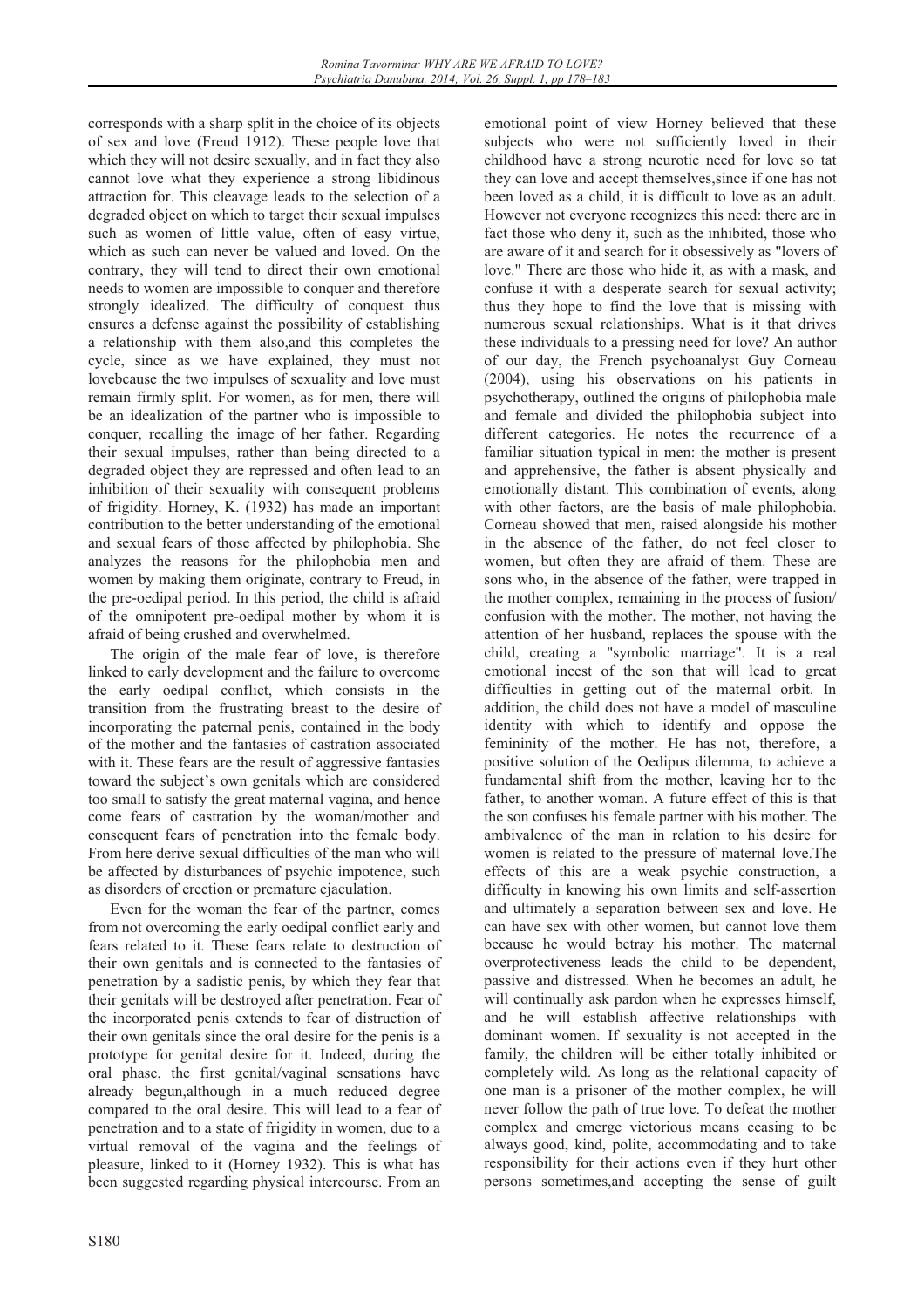derived from these actions. We witness the so-called "tragedy of the good guy," who is overadapted to being in the maternal entourage and smothers his own personality and shows inability to love for fear of women and, in particular, of female power. He keeps himself to himself, to defend himself against maternal interference and projects on to his partner the image of the "dragon mother" treating her as he treats his mother. The need of the good son, frustrated and dependent on his mother is to have a territory, a personal space to recapture, which his mother has taken from him. If he does not overcome and free himself from the anger generated when he removes himself from the mother's influence, he will never be able to love a woman and establish a relationship of deep trust with her. If his girl forces him to mark the boundaries of its territory and causes him to leave the complacency of his mother's orbit, his anger against his partner will transform into positive power. Indeed it is only when the son understands and accepts the reason for this anger will he feel that to love is not a weakness. Otherwise, if the maternal complex has not been overcome, the so-called "syndrome of the rope around his neck''will develop. The subject will have fear of commitment in a relationship with a woman in order to avod feeling suffocated. This sensation is derived from the sacrifice of his independence, including his own needs and his sexuality which he experienced in childhood for the love of his mother. This man will struggle to find a place in a couple relationship until he will find his own autonomy, which is fundamental for every man. If all this does not happen, the man will express the attempt to break free from the mother with the first women who he meets. He will develop towards these a fear which he will experience both physically and symbolically at the same time. He will be afraid to "enter" into a woman physically, that is, to have sexual relations with her, and emotionally to the point of terror of falling in love and experiencing profound intimacy. The image of the vagina with teeth is, metaphorically, the fear of being castrated by a domineering and powerful mother, whose power is feared. From a sexual point of view this fear can manifest itself in problems of impotence or premature ejaculation, or, as in Don Juan, it may manifest as a need to penetrate all women, as an attempt to escape the fear of castration. Men can develop different ways of exorcising the fear of the woman in the relationship. The first is to create a total dependence to woman, satisfying only the need of union and completely excluding that of separation, which is equally important in a relationship. A second way, typical of the man who is very sensitive to the feeling of being choked by the woman, is to make her give him a child, so that she can concentrate on the latter, thus allowing him more freedom. A third way may be to adopt an attitude of independence. The man, not to be stifled by the woman, acts as completely independent of her, only satisfying the need for separation between the couple, ignoring that of union. The man,in order to satisfy the

need of union and separation, and to defend himself from fear,seeks "pieces of Woman", so that he relates to several women at the same time, each of which meets different needs. This shows that the fear of man is not to have relationships with women but having an intimate relationship with one woman, because it reminds him that mother. Finally he can deal with his problem by marrying an honest woman, and simultaneously having a lover, who enables him to escape from the relationship.

Guy Corneau (2004) argues that, in female philophobia, the difficulty to recognize what prevents us from loving, is not to accept yourself for what you are, but for what we want to be for others. Even in women, as for men, the origin is a overpresent intrusive mother, and an emotionally absent father. The father figure is very important for the woman because he represents the second object without which it will be impossible to acchieve a positive solution to the Oedipus complex, which is an essential achievement for the attainment of femininity, and the father is essential for the subsequent transition to another man to love. When Oedipus is not overcome, and the need of a husband comes to coincide with the need for a father to protect her, sexuality is experienced with guilt, because of the oedipal taboo. Thus we have an emotionally immature person who lives the love as a need to fill their own insecurity and not as a choice. The insecurity stems from the relationship with her father, which is often a silent love, which has never been lived through,with its accompanying pain, and it is this love that the woman seeks desperately in other men. She idealizes the father and the vacuum experienced within himself is filled with the fantasy of the "Prince Charming", that is that one day a man/father will recognize her as a woman and fill the void caused by the paternal silence. The girl remains a prisoner of these fantasies and libido is diluted in romantic dreams rather than evolving into a real love which is possible. Following the narcissistic wound and the vacuum of affection inflicted by the father, the woman can develop two different types of attitude to attract the attention of men. Thus some of these women remain eternally adolescent and others metaphorically become like Amazons. The eternal adolescents are those who remain prisoners of the need to please, who shut themselves in their inner world and whose true personality is not realized. These women lose their identity to please men, and they construct their identities out of the images men project on them. The eternal teenager refuses to grow up, leaving to others the power to choose her destiny. She, instead of acting according to their own interests, adapts to the changes that the men in her life require and takes refuge in fantasy when the situation becomes difficult to manage. There are four types of eternal adolescents: a) the adored doll, b) the girl made of glass, c) the seductress, d) the marginal. The first appears proud and secure. She is often accompanied by a successful man and obeys his every wish. She eventually will have a great difficulty in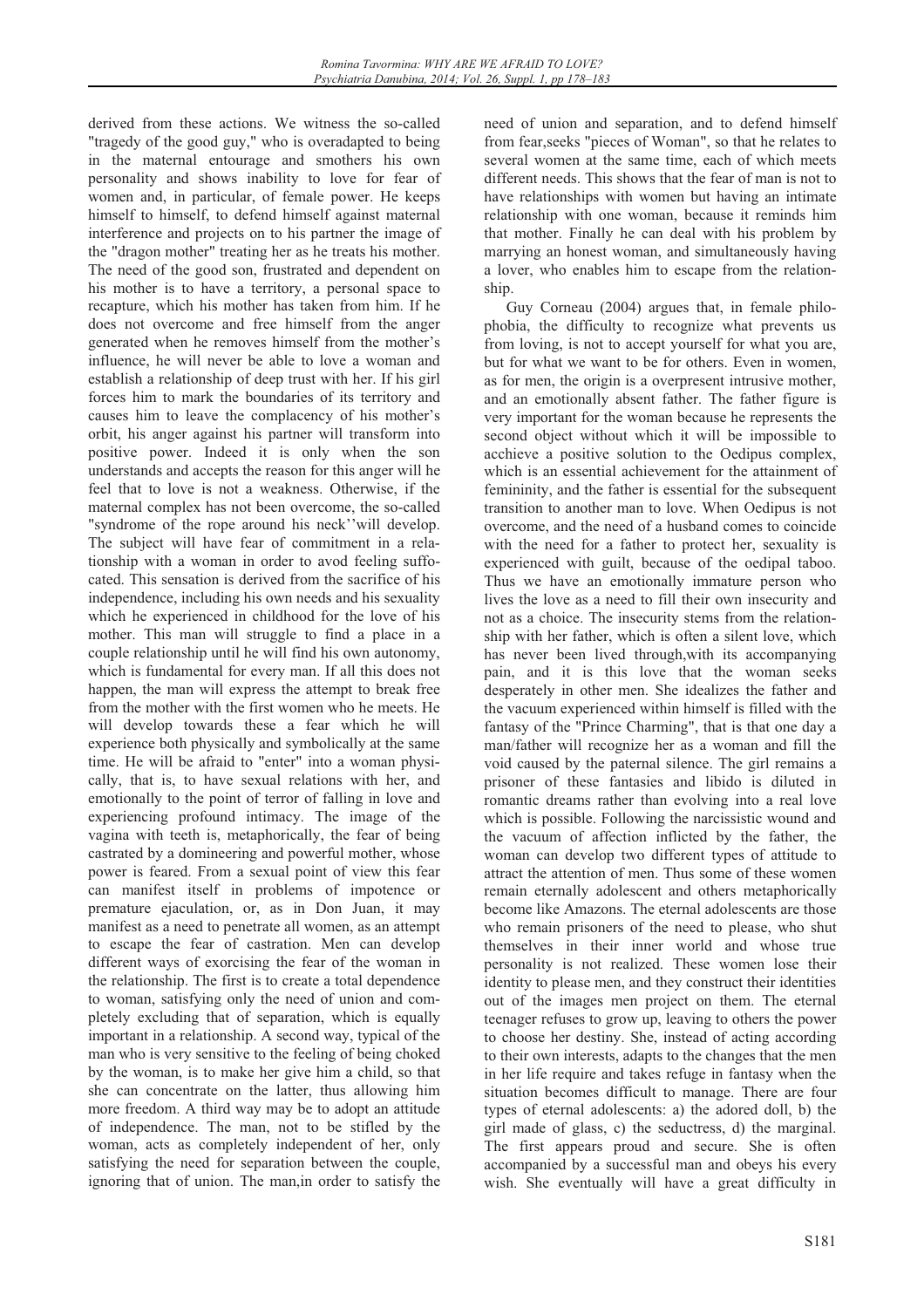disguising hes resentment, bitterness and anger which is often not conscious. This anger leads her to blame her partner, while remaining passive and dependent. Other times, in contrast, she takes the upper hand over her husband and manipulates him with sweetness and seduction. This reflects the wound that has been inflicted on this woman by her father, who loved his daughter only for her charm and beauty, and not for her talents. She, to overcome her difficulty, should leave the role of charming girl, affirm her talents and her ideas, even risking to cause displeasure. The girl of glass reacts to the father's wound by using the pretext of her fragility and hypersensitivity by taking refuge in books. Then there is the seductive woman who is immersed in his present and whose designs are changeable and unpredictable. She wants to lead a free life based on instincts and without constraints. In romantic relationships she rejects every form of liability or obligation and, like a great lover, has enormous difficulties in engaging in a lasting relationship. This is a woman who, subdued by his mother and neglected by his father, has not acquired a sense of self-worth. Her rebellion prevents the establishment of an authentic relationship with the man she loves. The marginal woman is one that has identified with a father who was rejected by society and has become the subject of shame. She often has a destructive character, verging on masochism and, in some respects, her fate will resemble the paternal one. She, however, feels the need to criticize him and to assert her difference. This woman believes that she has no value, and so seeks a man that can represent everything to her. Often some of these girls have been sexually assaulted by her father or stepfather, and as a result are unable to love or respect themselves. All eternal adolescents, however, are united by the urgent need of having pleasure at all costs, often bowing to the wishes of men, trying to match reality with their image of the ideal woman. Their request for psychotherapy from a male therapist may often may be interpreted as the chance, finally, to receive the attention and the paternal gaze that they have missed, because their father has not been able to appreciate her as a woman and differentiate her from his wife. Love for the analyst represents a transition phase which then leads to the possibility of living an authentic love with another man. While the eternal adolescents suffer from liabilities, the Amazons on the contrary are hyperactive and seem unable to be receptive. These women, having had a tyrannical father, identify with him, they assume the same despotic authority and impose on others what he has imposed on them, without healing the father wound. These are women who are strong in their principles and convictions, who mutilate of their own femininity, rejecting male seduction and sometimes even coming to despise the male gender. They do not only integrate aspects of masculinityinto their personality, but have a masculine temperament that leads them to identify with male power, denying

themselves emotional ties with other persons. Among these is the superstar, that is the kind of woman who tries to succeed in everything she does, is cold and cynical, looks strong but is actually suffering from a deep depression. She has lost touch with her emotions and behind this detachment is hiding the fear of being rejected. She has often had a father who treated her as a boy and did not respect her femininity, indeed pointing her towards a male destiny. The second type of amazon is the dutiful daughter, who lived in a very strict and religious family, with a strong sense of duty, who because of her automatically introjectd strict upbringing has lost all spontaneity and originality. The woman martyr, the third type of amazon, is the one who is completely committed to devotion and self-sacrifice. It is necessary that this latter feel anger for the harm her sacrifice does to herself, and discovers that behind it lies an abandoned child who is calling out for others to take pity on her. Finally, there is the warrior-queen who strongly opposes the irrationality of his father and who considers not to love as the best defense against men. What unites all the Amazons is having taken control over themselves and considering unacceptable their need for dependence, considering any act of service to a man as weakness.Next to the father, who does not allow his daughter to gain her individuality as a woman, there is the mother and the ambivalent love-hate relationship of the daughter towards the latter. Many young people have been educated by their mother to earn themselves their independence and not rely on men. So when they want a loving relationship with a man, they feel in conflict with this maternal ideal and feel guilty about the need for love. All this complicates their love life and contributes to the difficulty to love.

# **CONCLUSIONS**

After looking at what various authors have said about the philophobia we can say that people who are afraid of loving subjects are incapable of love. Although they are often convinced to the contrary, they seek the love that was missing in childhood within the family. The origin of the fear of love, therefore, can be traced back to the relationship that the child has established with the parental figures. In the history of these philophobic subjects there are always anxious and depressed mothers, who are unable to have an empathetic relationship with their child. They do not help the child to deal with the strong feelings and emotions that assail his psychic apparatus and make him insecure and dependent on her. Emotionally distant fathers are unable to provide this important function of presentation to the children to the outside world and do not facilitate their separation from their mother. This makes the child emotionally bound to their family of origin with the impossibility of establishing an adult love relationships which are healthy and durable.